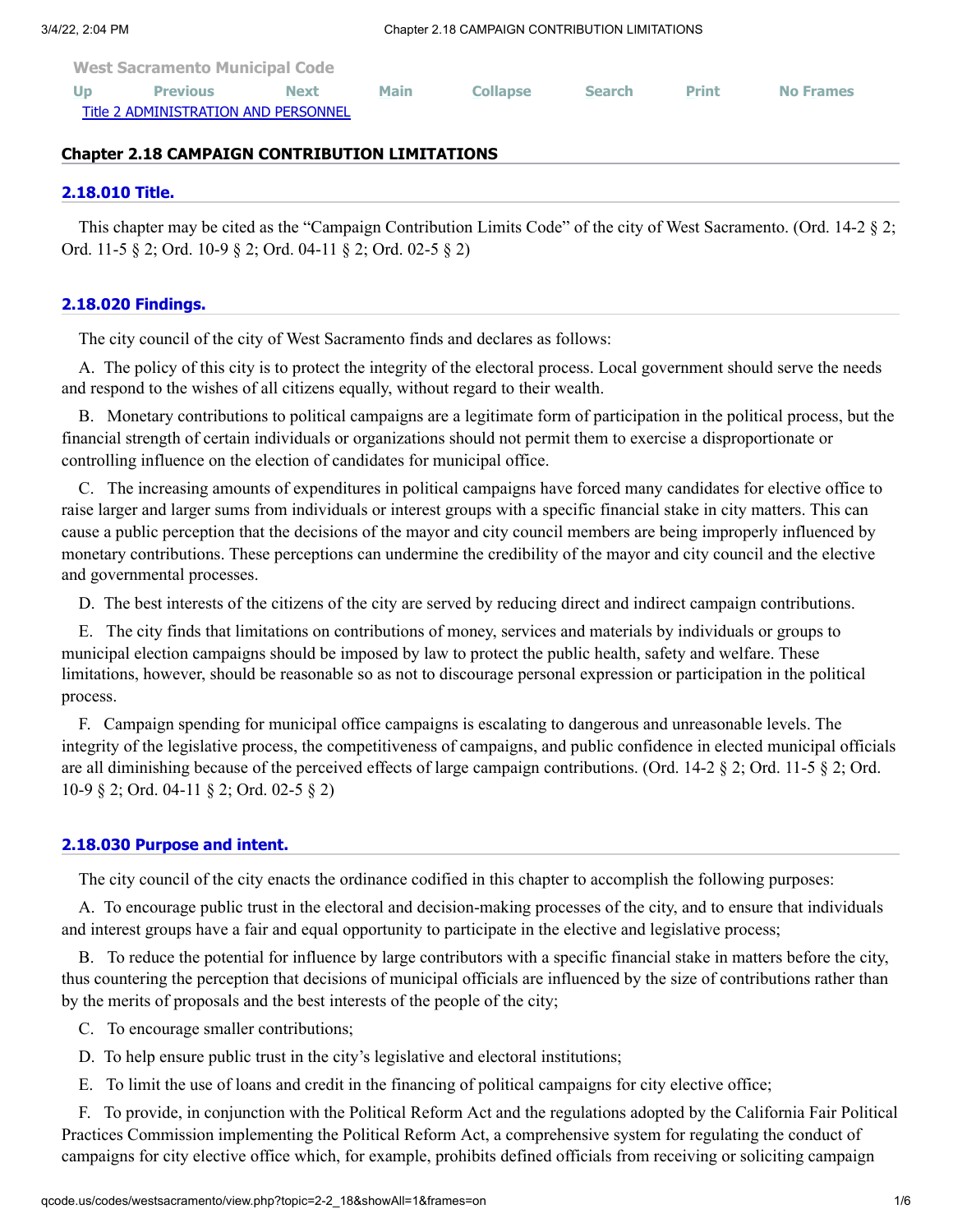#### 3/4/22, 2:04 PM Chapter 2.18 CAMPAIGN CONTRIBUTION LIMITATIONS

contributions of more than two hundred fifty dollars from defined persons during proceedings before the city in which such defined persons are interested and for three months thereafter ([Government](http://qcode.us/codes/othercode.php?state=ca&code=gov) Code Section 84308). (Ord. 14-2 § 2; Ord. 11-5 § 2; Ord. 10-9 § 2; Ord. 04-11 § 2; Ord. 02-5 § 2)

## **[2.18.040 Definitions.](http://qcode.us/codes/westsacramento/view.php?topic=2-2_18-2_18_040&frames=on)**

Unless a particular word or phrase is otherwise specifically defined in this chapter, or the contrary is stated or clearly appears from the context, the definitions set forth in the Political Reform Act of 1974 [\(Government](http://qcode.us/codes/othercode.php?state=ca&code=gov) Code Section 81000 et seq.) shall govern the constructions, meaning and application of words and phrases used in this chapter. References to particular sections of the [Government](http://qcode.us/codes/othercode.php?state=ca&code=gov) Code or other statutes or laws, including references in this section, shall be deemed to include any changes to such sections, statutes or laws, including any amendments, deletions, additions, renumberings or recodifications that may occur subsequent to the enactment of the ordinance codified in this chapter.

"California Political Reform Act" means the California Political Reform Act, [Government](http://qcode.us/codes/othercode.php?state=ca&code=gov) Code Section 81000 et seq., and implementing regulations promulgated by the Fair Political Practices Commission set forth in Title 2 of the California [Administrative](http://qcode.us/codes/othercode.php?state=ca&code=caladm) Code Section 18000 et seq., as they may be modified from time to time.

"Campaign contribution account" means an account established pursuant to California [Government](http://qcode.us/codes/othercode.php?state=ca&code=gov) Code Section 85201.

"Candidate" means an individual who has filed a statement pursuant to California [Government](http://qcode.us/codes/othercode.php?state=ca&code=gov) Code Section 85200 indicating an intent to run for city elective office.

"City" means the city of West Sacramento.

"City elective office" means the office of mayor and the office of city council member.

"Contribution" means contribution as defined in California [Government](http://qcode.us/codes/othercode.php?state=ca&code=gov) Code Section 82015, and shall include nonmonetary contributions, extensions of credit, and loans (including credit card advances) to the extent that these are considered contributions pursuant to California [Government](http://qcode.us/codes/othercode.php?state=ca&code=gov) Code Section 84216, subject to the following:

1. Unsecured Loans. Except as otherwise provided in subsection 3, if the loan is not secured or guaranteed, it shall be considered a contribution from the lender and shall be subject to the contribution limits of this chapter.

2. Secured or Guaranteed Loans. Notwithstanding California [Government](http://qcode.us/codes/othercode.php?state=ca&code=gov) Code Section 84216, a loan which is secured or guaranteed shall be considered a contribution from the lender and guarantor or person whose property secures the loan, and shall be subject to the contribution limits of this chapter, except as otherwise provided in subsection 3.

3. Loans to Candidates from Commercial Lending Institutions. A loan made to a candidate by a commercial lending institution in the regular course of business on the same terms available to members of the public which is either unsecured, personally guaranteed by the candidate, or secured by property owned by the candidate, shall not be considered a contribution from the lender. Such loans shall, however, be considered a contribution of personal funds from the candidate for the purpose of Section  $2.18.050(A)$  $2.18.050(A)$ .

"Controlled committee" means a controlled committee as defined in California [Government](http://qcode.us/codes/othercode.php?state=ca&code=gov) Code Section 82016.

"Election cycle" means:

1. For general elections to city elective office, the period from the day after the election until the day of the next election for the same city elective office;

2. For special elections to city elective office, the period from the day on which the seat becomes vacant until the day of the special election;

3. In the case of a recall, the period from the date of the filing of the notice of intention to circulate a recall petition until the date of the election. This election cycle shall also apply to candidates to fill a vacancy in the city elective office that may be created by such recall.

"Late contribution" means a late contribution as defined in California [Government](http://qcode.us/codes/othercode.php?state=ca&code=gov) Code Section 82036, except that for purposes of this chapter, the dollar threshold contained in Section 82036 shall be revised to read the maximum contribution limit as specified in Section [2.18.050](http://qcode.us/codes/westsacramento/view.php?cite=section_2.18.050&confidence=6)(A)(1) or (2) (as applicable) for the period beginning ninety days prior to the election and ending seventeen days prior to the election, and one hundred dollars for the period beginning sixteen days prior to the election.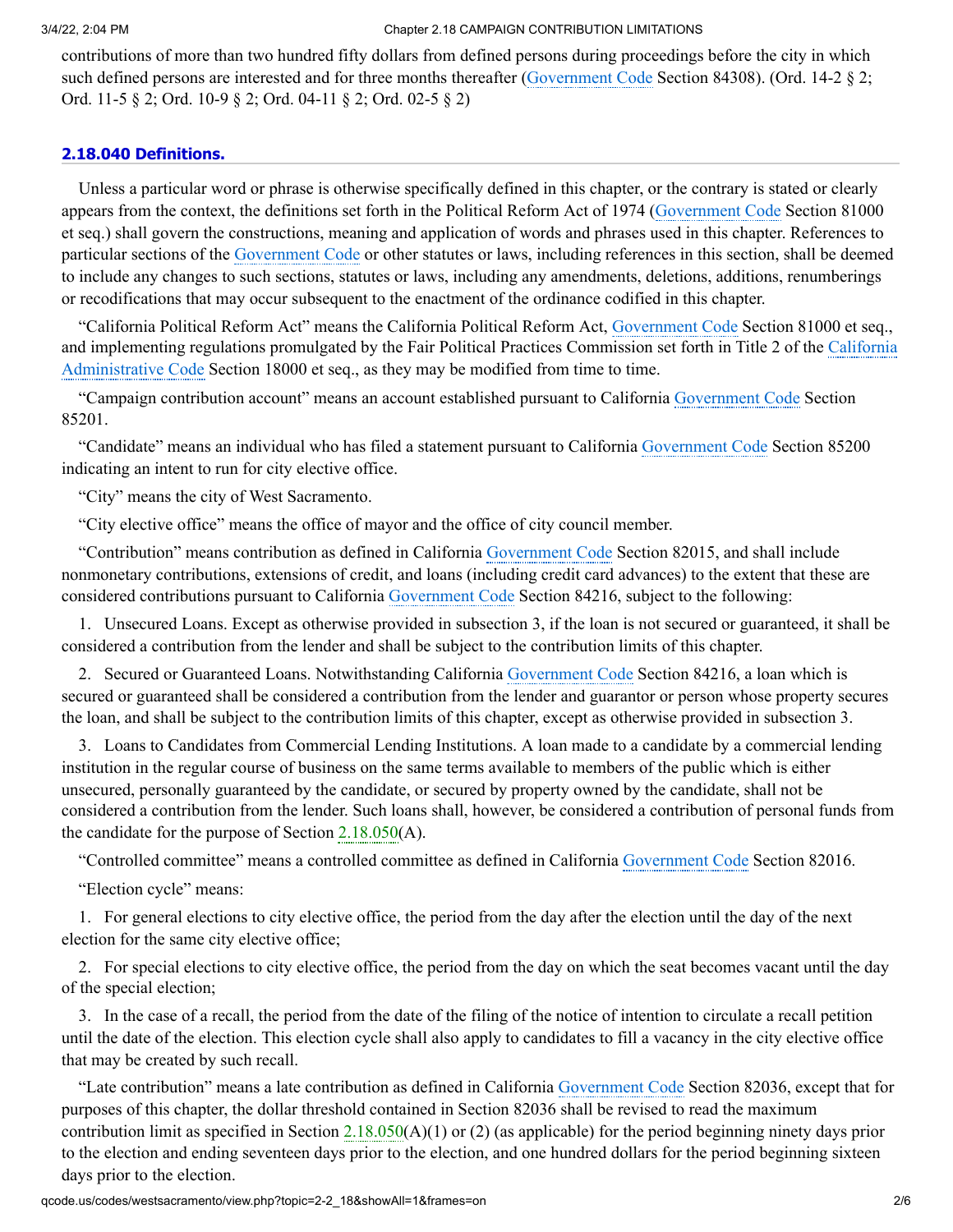#### 3/4/22, 2:04 PM Chapter 2.18 CAMPAIGN CONTRIBUTION LIMITATIONS

"Person" means an individual or any proprietorship, labor union, firm, partnership, joint venture, syndicate, business trust, company, corporation, association, political action committee, committee or any other entity or organization or group of persons, however organized. (Ord. 14-2 § 2; Ord. 11-5 § 2; Ord. 10-9 § 2; Ord. 04-11 § 2; Ord. 02-5 § 2)

## **[2.18.050 Contribution limitations.](http://qcode.us/codes/westsacramento/view.php?topic=2-2_18-2_18_050&frames=on)**

A. Contribution Limits to City Council Elections.

1. Limitation on Contribution from Persons to Candidate for City Elective Office. No person shall make, and no candidate for city elective office or a controlled committee of the candidate or person acting by or on behalf of the candidate or the candidate's controlled committee shall accept, any contribution which would cause the total amount contributed by that person during any election cycle to the candidate, or to the candidate's controlled committee, to exceed two hundred fifty dollars.

2. Contribution of Personal Funds to a Candidate's Own Campaign. Nothing in this section is intended to limit the amount a candidate may contribute to his or her campaign for city elective office from his or her personal funds; provided, however, that if a candidate contributes more than two thousand five hundred dollars during an election cycle to his or her campaign from his or her personal funds, then the limitation on contributions that may be made to or accepted by all candidates for the same city elective office, and their controlled committees, shall be increased to five hundred dollars. Loans made to a candidate by a commercial lending institution in the regular course of business on the same terms available to members of the public will be considered a contribution of personal funds for purposes of this section.

A candidate who contributes more than two thousand five hundred dollars during an election cycle to his or her campaign from his or her personal funds shall notify the city clerk in writing within twenty-four hours after making the contribution that causes the total contributed by the candidate to exceed two thousand five hundred dollars, which notification shall be available for review by the public upon receipt by the city clerk. Notification shall be provided by one of the following methods:

- a. Facsimile transmission;
- b. Telegram;
- c. Guaranteed overnight delivery through the United States Postal Service; or
- d. Personal delivery.

3. Written Solicitations by Candidates. Any candidate or his or her controlled committee making a written solicitation for a contribution for the candidate's campaign for city elective office shall include the following written notice in no less than eight-point type on each such solicitation:

## **NOTICE**

The West Sacramento Municipal Code limits the amount a contributor may give to a candidate for elective office to an aggregate total of two hundred fifty dollars. This includes contributions to the candidate, and to persons or committees controlled by the candidate.

If the maximum contribution amount for a candidate has been increased to five hundred dollars pursuant to Section [2.18.050\(](http://qcode.us/codes/westsacramento/view.php?cite=section_2.18.050&confidence=6)A), the dollar amount in that candidate's written notices may be increased from two hundred fifty dollars to five hundred dollars.

4. Exception for Campaign Indebtedness. A contribution specifically made to, accepted by and expended by a candidate or incumbent for the purpose of eliminating campaign debts incurred by the candidate or incumbent in the course of a previous campaign for city elective office shall be considered a contribution made and accepted during the election cycle in which the debts were incurred. (Ord. 14-2  $\S$  2; Ord. 11-5  $\S$  2; Ord. 10-9  $\S$  2; Ord. 04-11  $\S$  2; Ord. 02-5  $\S$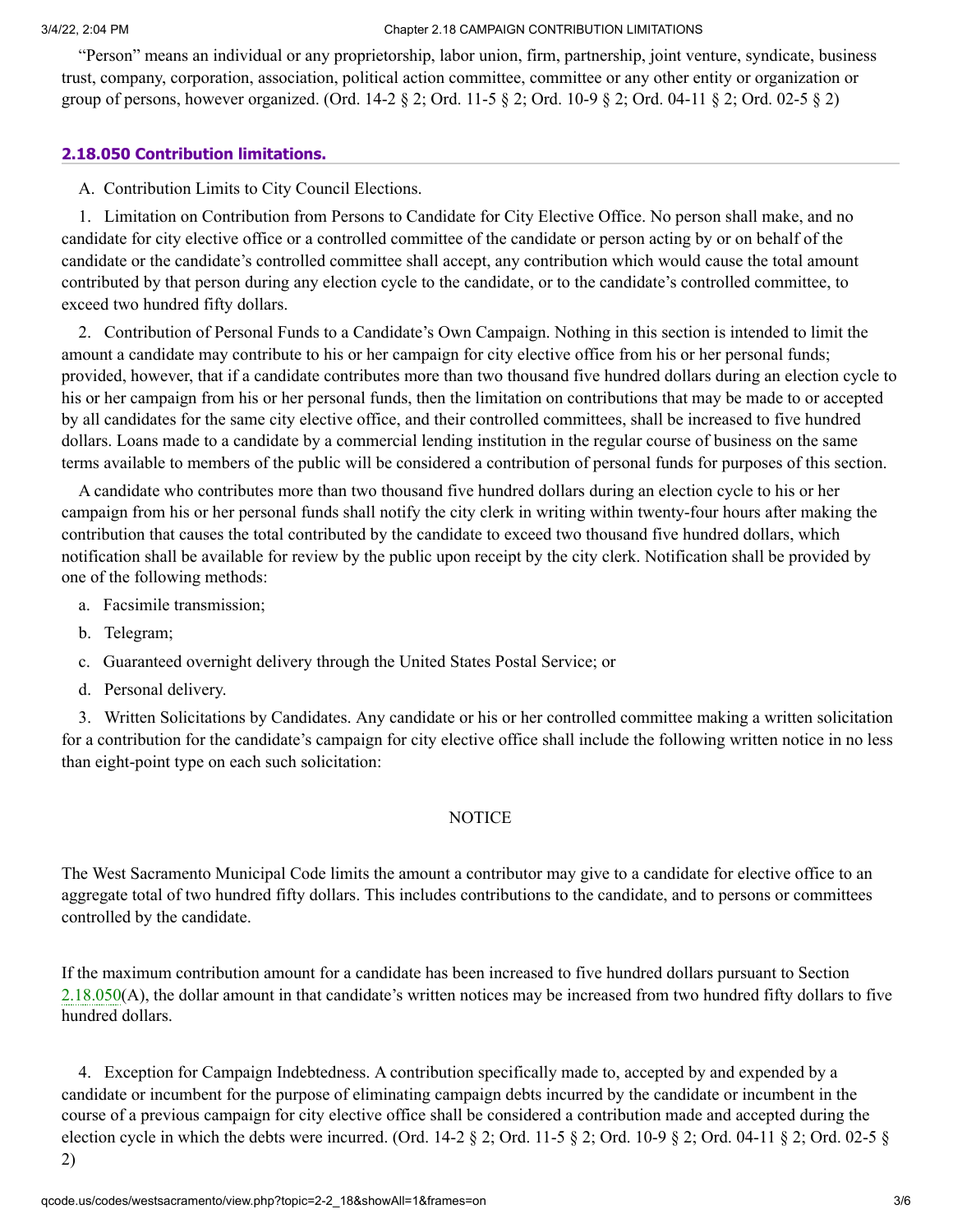## **[2.18.070 Making and acceptance of a contribution.](http://qcode.us/codes/westsacramento/view.php?topic=2-2_18-2_18_070&frames=on)**

For purposes of this chapter, a contribution shall be considered to have been "made" and "accepted" as follows:

A. Monetary Contributions.

1. Making of Monetary Contributions. For purposes of the contribution limitations of this chapter, a monetary contribution is "made" on the date the contribution is mailed, delivered or otherwise transmitted to the candidate or controlled committee. The date of the check or other negotiable instrument by which the contribution is made may be presumed by the candidate, committee, or person receiving the contribution to be the date on which the contribution is mailed, delivered or otherwise transmitted, unless it is known to the candidate, committee, or person receiving the contribution to be later than the date the contribution is mailed, delivered or otherwise transmitted, in which case the earlier date shall be considered the date on which the contribution is "made."

2. Acceptance of Monetary Contributions. For purposes of the contribution limits of this chapter, a monetary contribution shall be deemed "accepted" on the date that it is made; provided that a monetary contribution shall not be considered accepted for purposes of this chapter if it is not cashed, negotiated or deposited and, in addition, is returned to the donor within fourteen days of receipt.

B. Nonmonetary Contributions.

1. Making of Nonmonetary Contributions. A nonmonetary contribution is "made" by the contributor on the earlier of the following dates:

a. The date that funds are expended by the contributor for goods or services if the specific expenditure is made at the request of the candidate or controlled committee;

b. The date that the candidate or controlled committee, or agent of the candidate or controlled committee obtains possession or control of the goods or services; or

c. The date that the candidate or controlled committee otherwise receives the benefit of the expenditure.

2. Acceptance of Nonmonetary Contributions. A nonmonetary contribution is deemed "accepted" on the date that it is "made" by the contributor; provided that a nonmonetary contribution shall be deemed not to have been accepted for purposes of this chapter if it is returned within fourteen days of having been made by returning to the contributor any of the following:

a. The nonmonetary contribution;

b. Its monetary equivalent; or

c. The monetary amount by which the value of the nonmonetary contribution exceeds the contribution limits of this chapter. (Ord. 14-2 § 2; Ord. 11-5 § 2; Ord. 10-9 § 2; Ord. 04-11 § 2; Ord. 02-5 § 2)

## **[2.18.080 Aggregation of contributions.](http://qcode.us/codes/westsacramento/view.php?topic=2-2_18-2_18_080&frames=on)**

A. All contributions made during an election cycle directly to a candidate or to any of the candidate's controlled committees shall be aggregated for purposes of the two-hundred-fifty-dollar individual contribution limitation established in Section [2.18.050](http://qcode.us/codes/westsacramento/view.php?cite=section_2.18.050&confidence=6)(A).

B. The limit established in Section [2.18.050](http://qcode.us/codes/westsacramento/view.php?cite=section_2.18.050&confidence=6) pertains to the aggregate total of all contributions made during an election cycle for or against a candidate for elective office. This amount includes the total of the contributions to the candidate or to the candidate's controlled committees for or against the candidate.

C. All payments made by a person or organization whose contributions or expenditure activities are financed, maintained or controlled by any corporation, labor organization, association, political party or any other person or committee, including any parent, subsidiary, branch, division, department or local unit of the corporation, labor organization, association, political party or any other person, or by any group of such persons, shall be considered to be made by the person financing, maintaining or controlling the contribution or expenditure.

D. Two or more persons shall be treated as one and the same person for purposes of the contribution limitations set forth in Section [2.18.050](http://qcode.us/codes/westsacramento/view.php?cite=section_2.18.050&confidence=6), and their contributions shall be aggregated and shall not exceed the limitations set forth in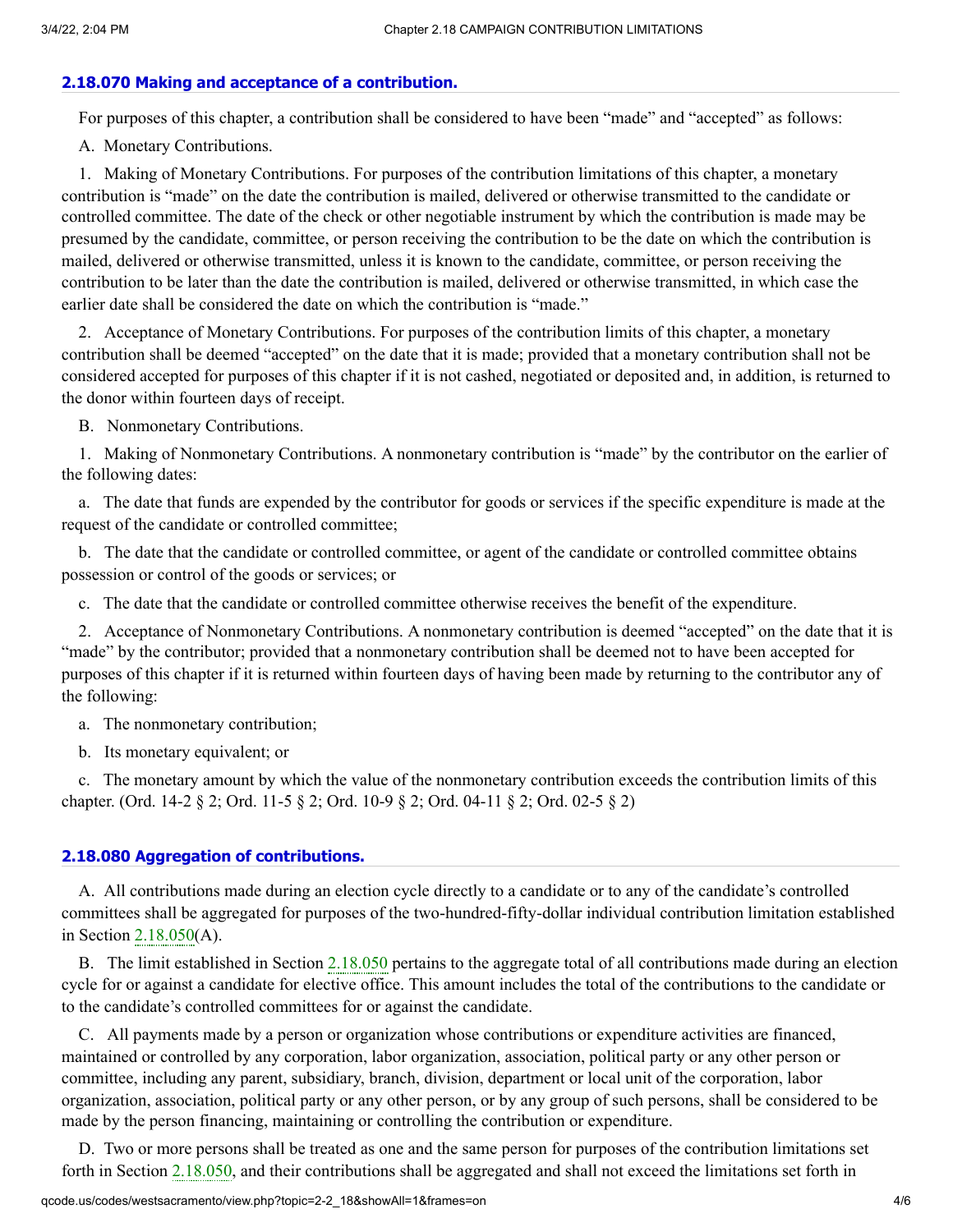Section [2.18.050,](http://qcode.us/codes/westsacramento/view.php?cite=section_2.18.050&confidence=6) in the following situations:

- 1. Related Entities. Two or more entities shall be treated as one person when such entities:
- a. Share the majority of members of their boards of directors,
- b. Share two or more corporate officers,
- c. Are owned or controlled by the same majority shareholder or shareholders, or

d. Are in a parent-subsidiary relationship. A parent-subsidiary relationship exists when one corporation directly or indirectly owns shares possessing more than fifty percent of the voting power of another corporation;

2. Controlling Interest. A person and any general or limited partnership in which the person is a general partner, or a person and any corporation in which the person owns a controlling interest, shall be treated as one person. For purposes of this subsection, a controlling interest in a corporation means fifty percent or more of the voting power of a corporation.

E. Notwithstanding the provisions of Section [2.18.130](http://qcode.us/codes/westsacramento/view.php?cite=section_2.18.130&confidence=6), candidates and controlled committees shall not be deemed to be in violation of this section if any of them accepts a contribution from a person that was made in violation of the contribution limits of this chapter. It is the intent of this section to make contributors, and not candidates or controlled committees liable for violations occurring as a result of the applicability of this chapter to contribution limits.

F. A candidate for city elective office may transfer campaign funds from one controlled committee to another controlled committee of the same candidate. Contributions transferred shall be attributed to specific contributors using methods set forth in the Political Reform Act. Transferred funds, when aggregated with all other contributions from the same contributor, may not exceed the limits set forth in Section [2.18.050](http://qcode.us/codes/westsacramento/view.php?cite=section_2.18.050&confidence=6). (Ord. 14-2  $\S$  2; Ord. 11-5  $\S$  2; Ord. 10-9  $\S$  2; Ord. 04-11 § 2; Ord. 02-5 § 2)

## **[2.18.090 Contributions by spouses and children.](http://qcode.us/codes/westsacramento/view.php?topic=2-2_18-2_18_090&frames=on)**

A. Contributions by a husband and wife shall be treated as separate contributions and shall not be aggregated.

B. Contributions by dependent children shall be treated as contributions by their parents and attributed proportionately to each parent (one-half to each parent or the total amount to a single custodial parent). (Ord. 14-2  $\S$  2; Ord. 11-5  $\S$  2; Ord. 10-9 § 2; Ord. 04-11 § 2; Ord. 02-5 § 2)

## **[2.18.100 Contributions by spouse, children or family members of candidate.](http://qcode.us/codes/westsacramento/view.php?topic=2-2_18-2_18_100&frames=on)**

Contributions to a candidate by his or her spouse, children or any other family member shall be subject to the contribution limits of this chapter. (Ord. 14-2 § 2; Ord. 11-5 § 2; Ord. 10-9 § 2; Ord. 04-11 § 2; Ord. 02-5 § 2)

## **[2.18.110 Effective date of contribution limitations.](http://qcode.us/codes/westsacramento/view.php?topic=2-2_18-2_18_110&frames=on)**

A. Notwithstanding the date of adoption and the effective date of the ordinance codified in this chapter, and except as otherwise provided in subsections B and C of this section, the contribution limits of this chapter shall apply to contributions made on or after January 1, 1993, to:

1. Any candidate for city elective office, including an incumbent, who sought or who will seek election in any election for city elective office. Contributions made prior to January 1, 1993, shall not be considered for purposes of the individual contribution limits contained in Sections [2.18.050](http://qcode.us/codes/westsacramento/view.php?cite=section_2.18.050&confidence=6) and [2.18.080;](http://qcode.us/codes/westsacramento/view.php?cite=section_2.18.080&confidence=6) and

B. Contributions made prior to the effective date of Ordinance No. 02-5, shall not be considered or aggregated for purposes of the contribution limits contained in Sections [2.18.050\(](http://qcode.us/codes/westsacramento/view.php?cite=section_2.18.050&confidence=6)B) and [2.18.080](http://qcode.us/codes/westsacramento/view.php?cite=section_2.18.080&confidence=6)(B).

C. No candidate or controlled committee shall be deemed to have violated any provisions of this chapter solely because contributions in excess of the limitations contained in Sections [2.18.050](http://qcode.us/codes/westsacramento/view.php?cite=section_2.18.050&confidence=6) and [2.18.080](http://qcode.us/codes/westsacramento/view.php?cite=section_2.18.080&confidence=6) were accepted or made before the date specified in subsection A or B of this section. Nothing in this subsection shall be deemed to require the return of any contribution made prior to the effective date of the ordinance codified in this chapter. (Ord. 14-2 § 2; Ord. 11-5 § 2; Ord. 10-9 § 2; Ord. 04-11 § 2; Ord. 02-5 § 2)